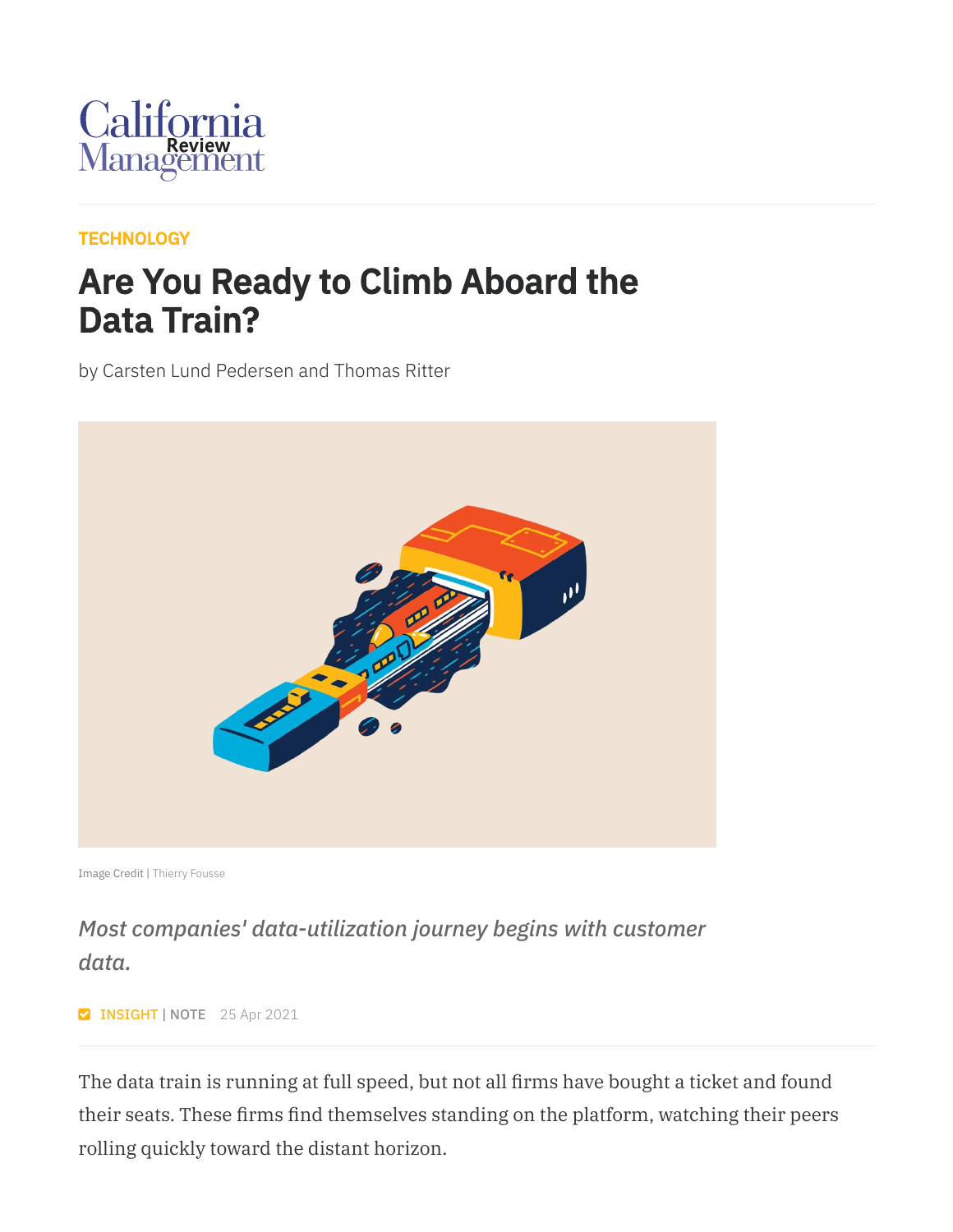With all the noise surrounding big data, why do so many firms arrive too late to board the data train? Even though firms have heavily invested in digitization, their reasons for hesitating may be manifold: no data, no cash, no talent, no project, no idea, or no direction.

Yet, most organizations have at least one type of data that can help them climb aboard customer data. Many organizations must collect and handle customer data for practical reasons, such as logistics requirements, and for legal reasons, such as compliance with tax regulations. Thus, a great point of departure for a data-utilization journey is customer data. In this regard, our research on data-driven growth allows us to present a typology of customer-data preparedness.

### How much customer data do you have?

We view all digitized information about customers in a firm as customer data. It includes structural customer data, such as information on location, size, and industry, as well as transactional customer data, such as items purchased, turnover, and price paid. An emerging part of customer data relates to customers' activities—their use of the firm's offerings. This type of data is enabled by sensors and Internet of Things solutions that report on when, where, and how customers interact with a firm's products and services. Thus, our initial questions for executives concerning customer data include:

- Do you have data on each customer's address, size, and industry?
- Do you have data on each customer's turnover, items bought, and prices paid?
- Do you have data on how customers use your products and services?

However, the possession of data on customers will only get you to the train station. Actually climbing aboard the train requires sufficient motivation.

# Are you motivated to use customer data?

All the customer data in the world will not lead to anything if you are not highly motivated to use it. Hence, you need to assess the extent to which you are motivated to work with customer data.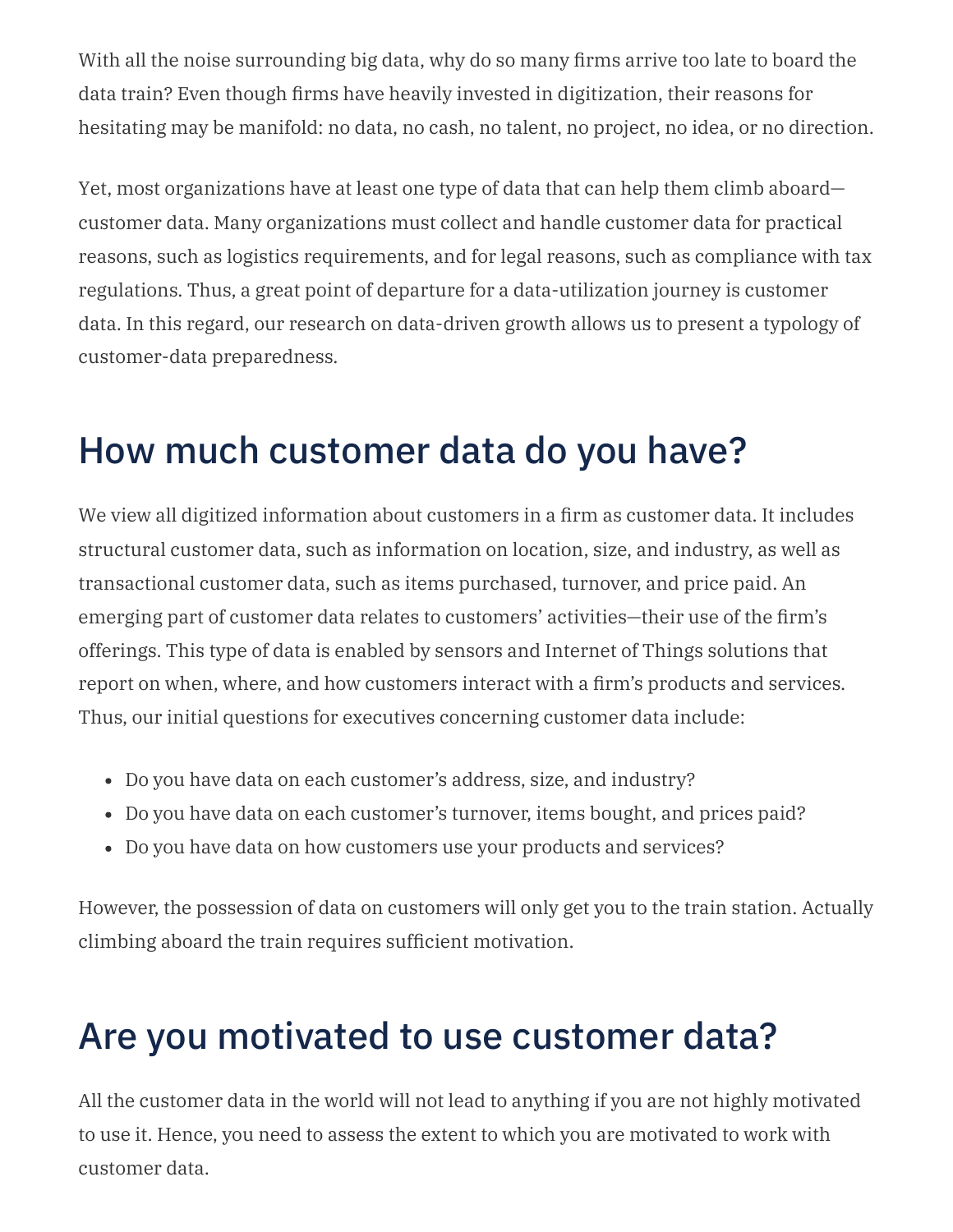According to **Vroom's [expectancy](https://en.wikipedia.org/wiki/Expectancy_theory) theory**, motivation (including the motivation to use customer data) is driven by three factors: the outcome's desirability *("valence"—how much the outcome is valued*), the impact of the activity on the outcome *("instrumentality"—the extent to which the activity will ensure the outcome's achievement*), and the impact of one's own efforts on the activity (*"expectance"—the extent to which you believe you can perform the activity*).

In other words, executives need to value potential outcomes, such as increased profitability, turnover growth, and thought-leadership status in relation to data utilization. More specifically, organizational members must appreciate the potential outcome to warrant investing in its achievement. As such, there has to be some "goal-oriented arousal" (Park & Mittal, 1985). Furthermore, executives need to believe that using customer data will enable them to achieve the desired outcomes. Put differently, is customer data a realistic option for successfully achieving your formulated goals? Finally, executives need to be confident that their firms have the ability to launch and implement successful data initiatives. Thus, our next set of questions for executives is the following:

- What is your goal and how important is it for your company?
- To what extent would using customer data move you closer to achieving that goal?
- To what extent do you believe you will be able to successfully use customer data?

As we have now defined the necessary questions, we can use them to highlight the various starting conditions for firms on their data-utilization journeys.

# The four starting conditions

Taken together, the two dimensions outline four starting conditions for an organization's journey towards customer-data utilization (see figure below). The two dimensions are consistent with Merton's (1957) motivation-ability framework, which is often applied in marketing studies, including studies focused on consumer behavior (Maclnnis, Moorman, and Jaworski 1991), marketing strategy (Boulding and Staelin 1995), marketing channels (Grewal, Comer, and Mehta 2001), and sales-force management (Johnson and Bharadwaj, 2005; Sabnis et al., 2013). We expand on these four starting conditions, their barriers, and proposed next steps in the following.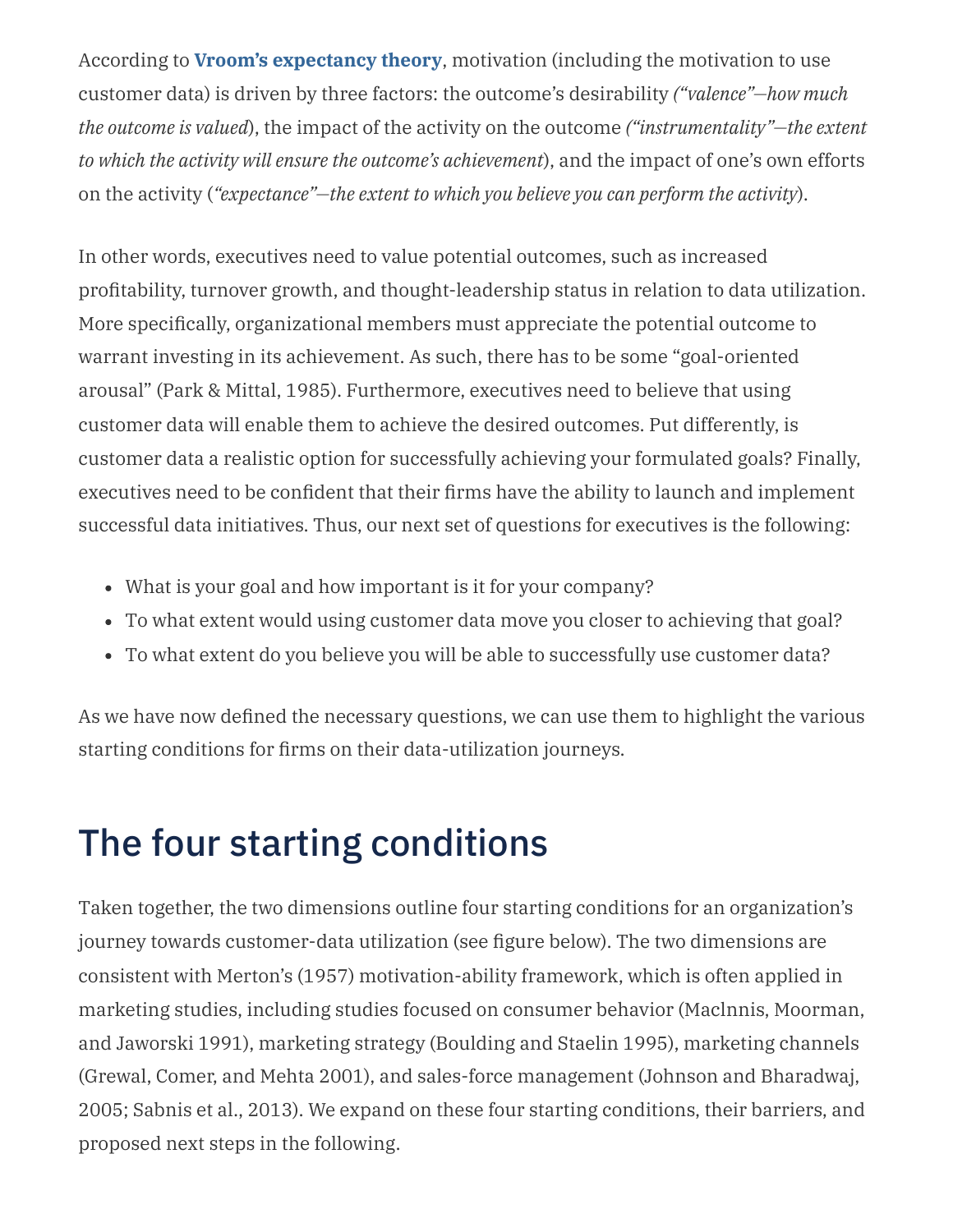

#### **The Beginners**

We call companies without any motivation or data "Beginners." These firms are at the very start of their journeys. In fact, they may not have even considered embarking on the journey. These firms are typically small and conservative with a stable business model. As changes in their business model and their business environment are rare, they do not feel a need to collect and digitize customer data. Similarly, they lack motivation. Their mantra seems to be: "If it isn't broke, don't fix it."

For Beginners, the way forward is to find the motivation to use customer data. These firms need to develop a "why"—a purpose for the journey. Such motivation can be triggered by customers demanding new services, authorities introducing new regulations, or competitors establishing new standards in the market. Somehow, Beginners need to see the light in order to get moving.

#### **The Admirers**

Admirers can see the benefits of using customer data, as they have a strong belief in the valuable outcomes that data utilization can offer them. Consequently, they are highly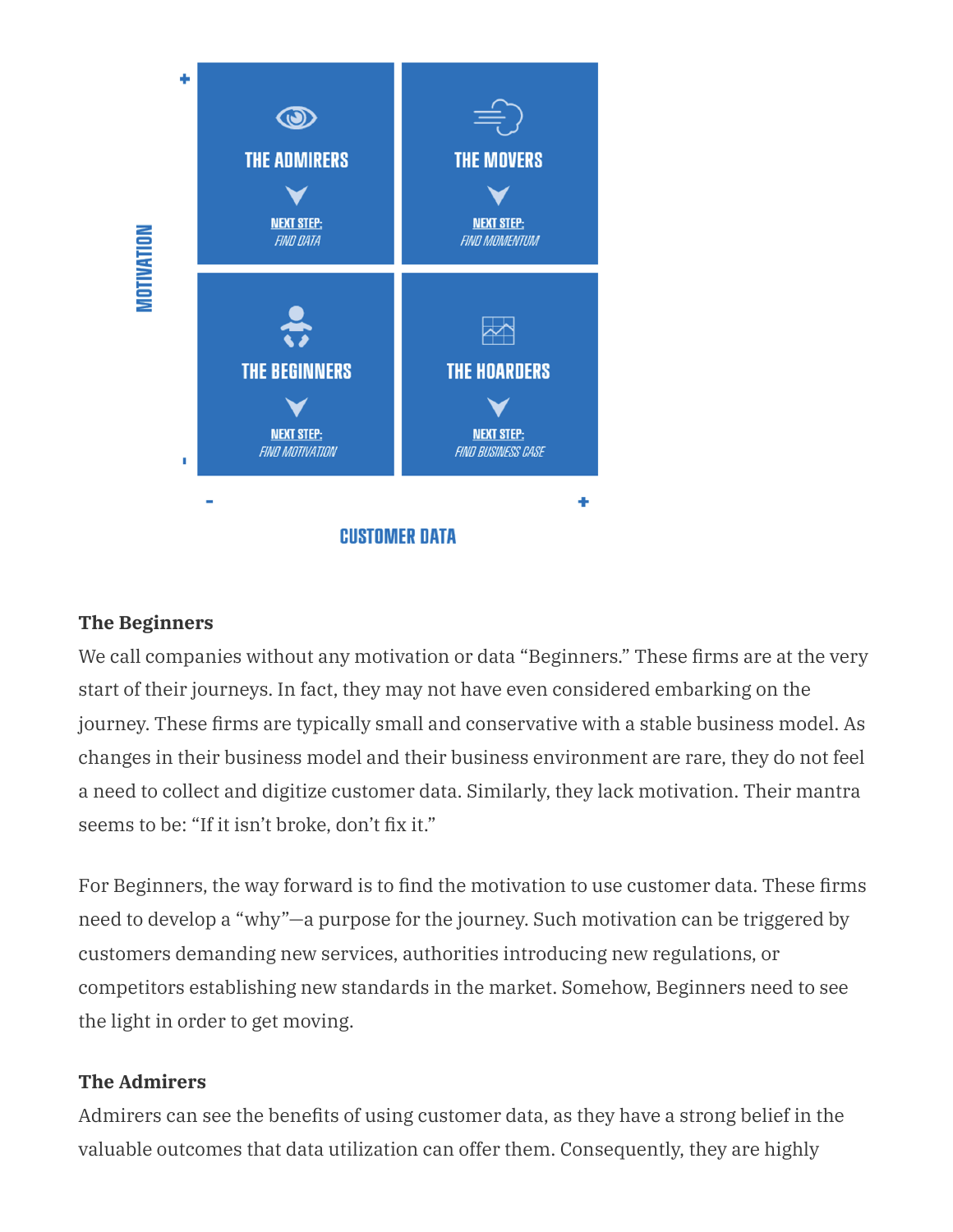motivated to embark on data-utilization journeys but fail to do so due to a lack of customer data. As such, they are forced to watch others instead of acting themselves. Admirers are typically outspoken about their frustrations regarding their own data limits and about their admiration for those firms that thrive in their data-utilization journeys.

The key imperative for Admirers is to find data. Notably, as pointed out above, most firms already have customer data. Thus, the limitations these firms feel they face might be more perceptual than real. Alternatively, given their motivation, investing in data collection is often a feasible step forward for Admirers.

#### **The Hoarders**

Hoarders have plenty of data but typically lack the motivation to use it. They simply do not see a reason to utilize customer data. These organizations are often digitized firms in which customer data is "automatically" gathered by an IT system. Nothing triggers the firm to start thinking about that data's potential use. The data piles up—unnoticed, unused, and underutilized.

Hoarders lack the motivation to utilize customer data and, thus, they need a business case. In other words, they need to see a valuable outcome that they can achieve by using their customer data and they need quantified, plausible arguments. In order to get started, they need to see a light at the end of the data-storage tunnel.

#### **The Movers**

Movers have both motivation and data. They are ready to go and are equipped to embark on the data-utilization journey.

What Movers need is momentum—energy that can maintain their interest and journey development, and help them make progress after the journey has started. Specifically, Movers need concrete customer-data projects that can be successfully completed. They need to constantly see their ambitions realized, which gives them motivation in the first place. These successes then lead to new "goal-oriented arousal."

# What can you do to get on the data train?